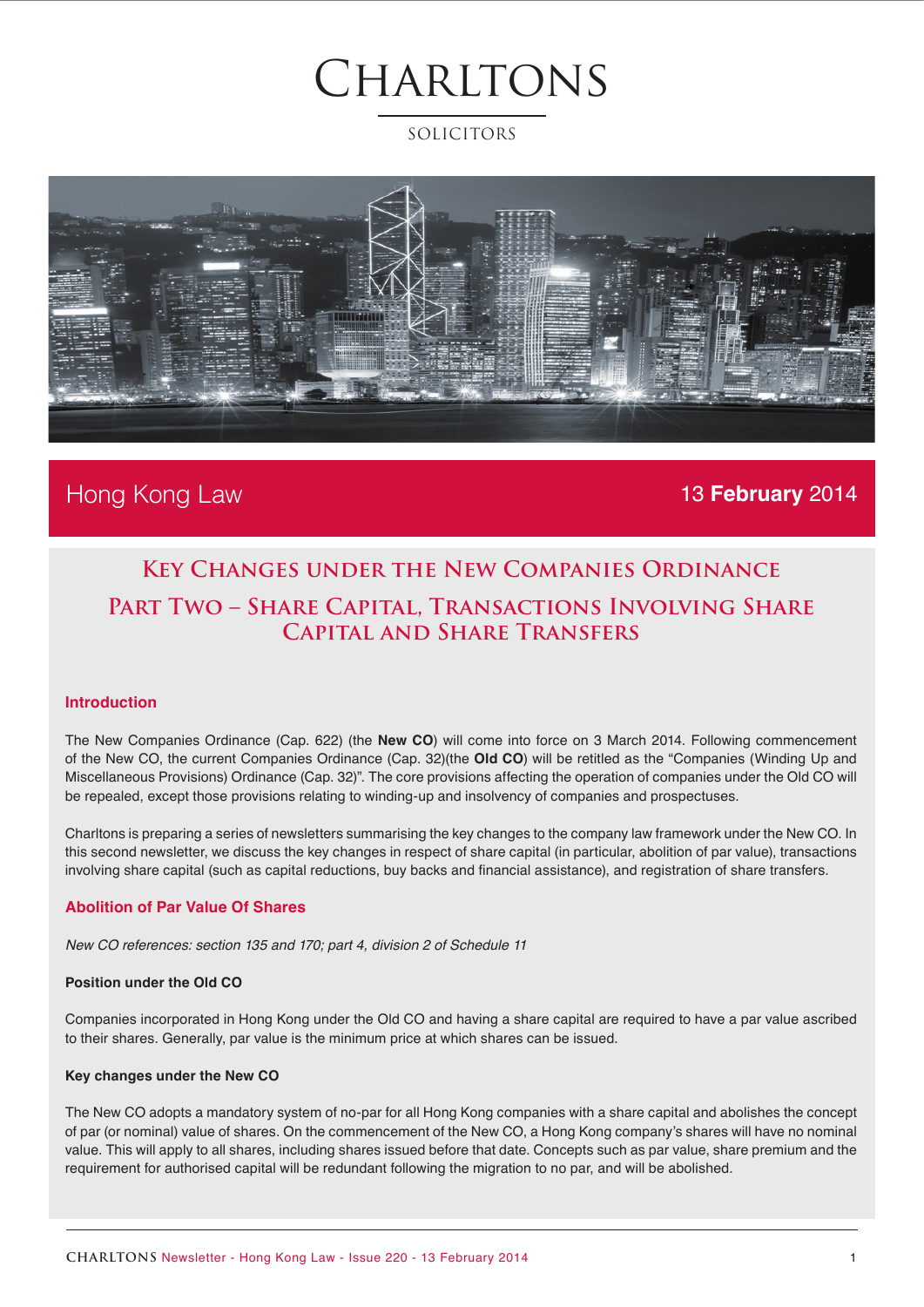# Charltons

#### SOLICITORS

#### **Hong Kong Law**

The New CO provides that the amount of authorised capital set out in an existing company's constitutional documents is deemed to be deleted.

Schedule 11 to the New CO sets out transitional arrangements and deeming provisions so that existing companies will not need to take steps to change their existing share capital and constitutional documents to reflect the no-par regime, and to ensure that contractual provisions that reference par value and related concepts will not be affected by the abolition of par.

For contracts, resolutions, trust deeds and other documents executed before the commencement date of the New CO, any express or implied reference to par or nominal value will be deemed to be a reference to nominal value immediately before the commencement date of the New CO.

From the commencement date, any amount in the share premium account and any amount in the capital redemption reserve will become part of the company's share capital. The current permitted uses of share premium will be preserved for any such amounts in the share premium account immediately before the commencement date.

The liability of a shareholder for calls on partly paid shares issued before the commencement date (whether the amounts due are in respect of nominal value or premium) will not be affected.

#### **Practical considerations and recommended steps**

The migration to no-par should benefit companies by giving them greater flexibility in structuring their share capital. The nature of a share will still be the same whether or not it has a par value, in that a share will still represent a fraction of ownership in a company. The concepts of paid up capital, issued capital and partly paid shares will also still be relevant.

#### **Alteration of share capital**

Section 170 of the New CO sets out the various methods by which a company can alter its share capital (other than by redemption or repurchase of shares), including issuing new shares, capitalising profits, issuing bonus shares and effecting a share split or a share consolidation. A company must submit notice of any alteration of share capital to the Registrar of Companies in Hong Kong (the **Registrar**), which notice must include a statement of capital setting out the number of shares in issue and the amount of the share capital.

#### **Issuing new shares for consideration**

If a company issues new shares for consideration, then the full proceeds will be credited to the share capital account.

As the concept of par value has been abolished, there is now no minimum price at which shares must be issued, or indeed any statutory control over the setting of the issue price of shares. However, directors will still have an overriding fiduciary duty to set the price in good faith. It may also be necessary to obtain shareholders' approval before issuing new shares, if the shares are not allotted under an offer made to all members of the company in proportion to their holdings (i.e. a rights issue).

#### **Maximum number of shares that may be issued**

As the concept of authorised share capital is being abolished, there will be no limit on the number of shares that the directors can issue. However, if shareholders so wish, they can amend the articles of association by way of special resolution to specify a maximum number of shares that may be issued. The maximum number of shares that a company may issue can be changed by way of ordinary resolution.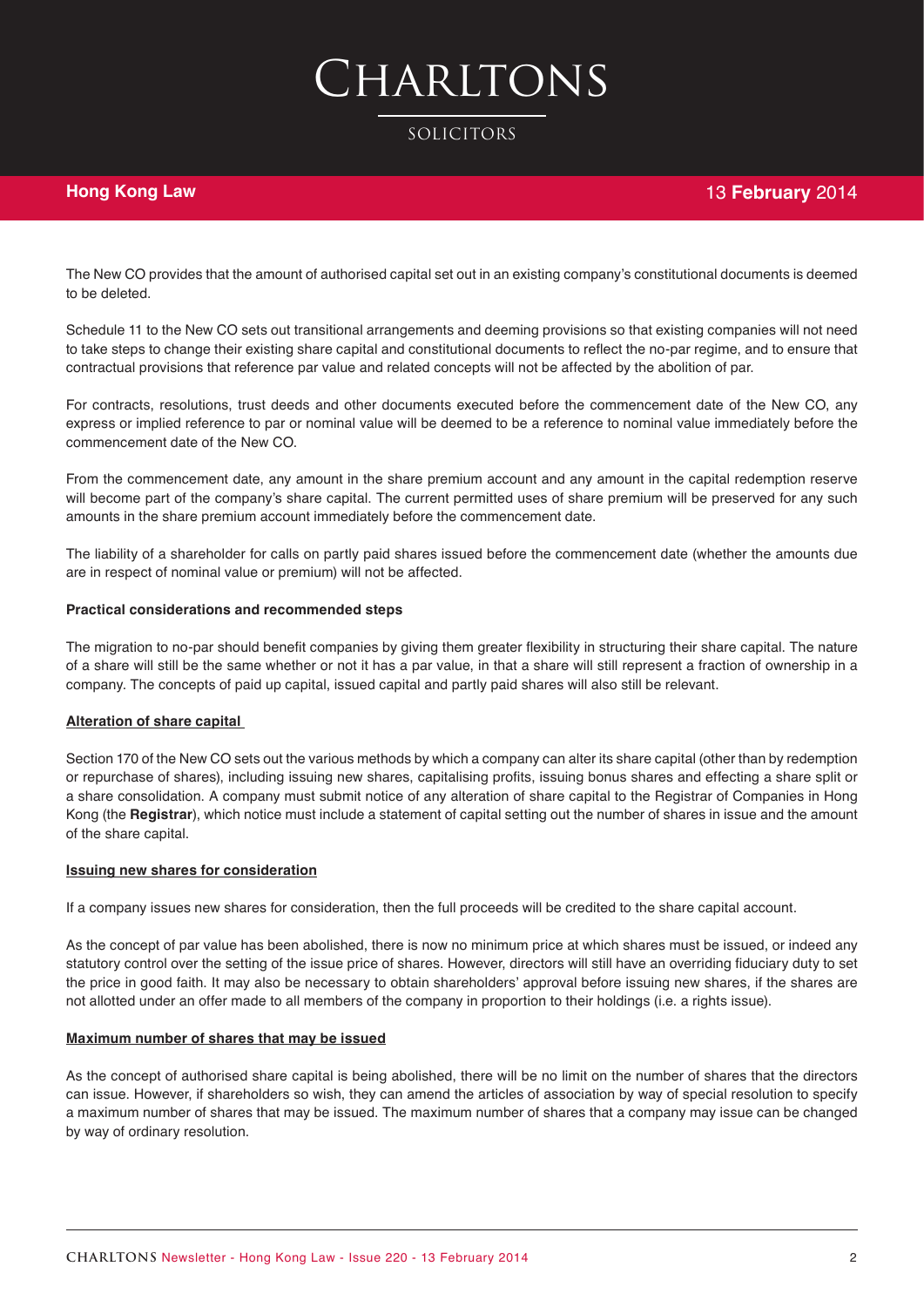SOLICITORS

#### **Hong Kong Law**

#### 13 **February** 2014

#### **Issuing bonus shares**

When a company issues bonus shares under the "no-par" regime, such shares will have no nominal value, meaning the company is no longer required to transfer an amount to share capital if it issues shares for no consideration, unless it elects to do so (for example, by capitalising profits). Therefore, a company may allot and issue bonus shares either with or without increasing its share capital. Shareholder approval would not be required for a bonus issue, provided the issue is to members of the company in proportion to their shareholdings.

#### **Consolidation and subdivision of shares**

Companies will continue to be able to consolidate and subdivide shares. Although there is no nominal amount to be divided for no-par shares, a similar result to subdivision can be achieved by increasing the number of shares. The process of consolidating shares into a smaller number can be effected by reducing the number of shares with no visible effect on the share capital.

#### **Amendments to constitutional documents and contracts**



Notwithstanding the transitional arrangements described above, companies may wish to review their particular situation to determine if they need to introduce specific changes to company documents (such as the articles of association, contracts and share certificates) to reflect the abolition of the par value regime. Also, while the transitional arrangements provide legal safeguards in respect of contracts that reference par value (and related concepts) under Hong Kong law, they may not necessarily be applied by courts outside Hong Kong, particularly if the governing law of the relevant contract is not Hong Kong law. Such contracts may need to be reviewed to determine whether clarifying amendments should be requested. An example would be a preferential dividend or liquidation preference payable to a holder of preferred shares up to the amount of the nominal value of each share. Such rights are often set out in a subscription or shareholders' agreement, as well as the constitutional documents of the company.

#### **Shareholder Consent for Grants of Options and Other Equity Linked Securities**

*New CO references: sections 140 and 141* 

#### **Position under the Old CO**

Under the Old CO, directors may only allot new shares (other than rights issues and allotments to founder members) with prior approval of the company in general meeting. However, the Old CO does not require shareholders' approval for the grant of an option to subscribe for shares or a right to convert any securities into shares. Only the subsequent exercise of the option or the right of conversion that would result in an allotment requires shareholders' approval.

#### **Position and key provisions in the New CO**

Sections 140 and 141 of the New CO extend the requirement of shareholders' approval for allotments of shares to the grants of rights to subscribe for, or to convert securities into, shares. If approval is given for the grant of the right, there will be no need to obtain further approval of the allotment of shares pursuant to exercise of that right.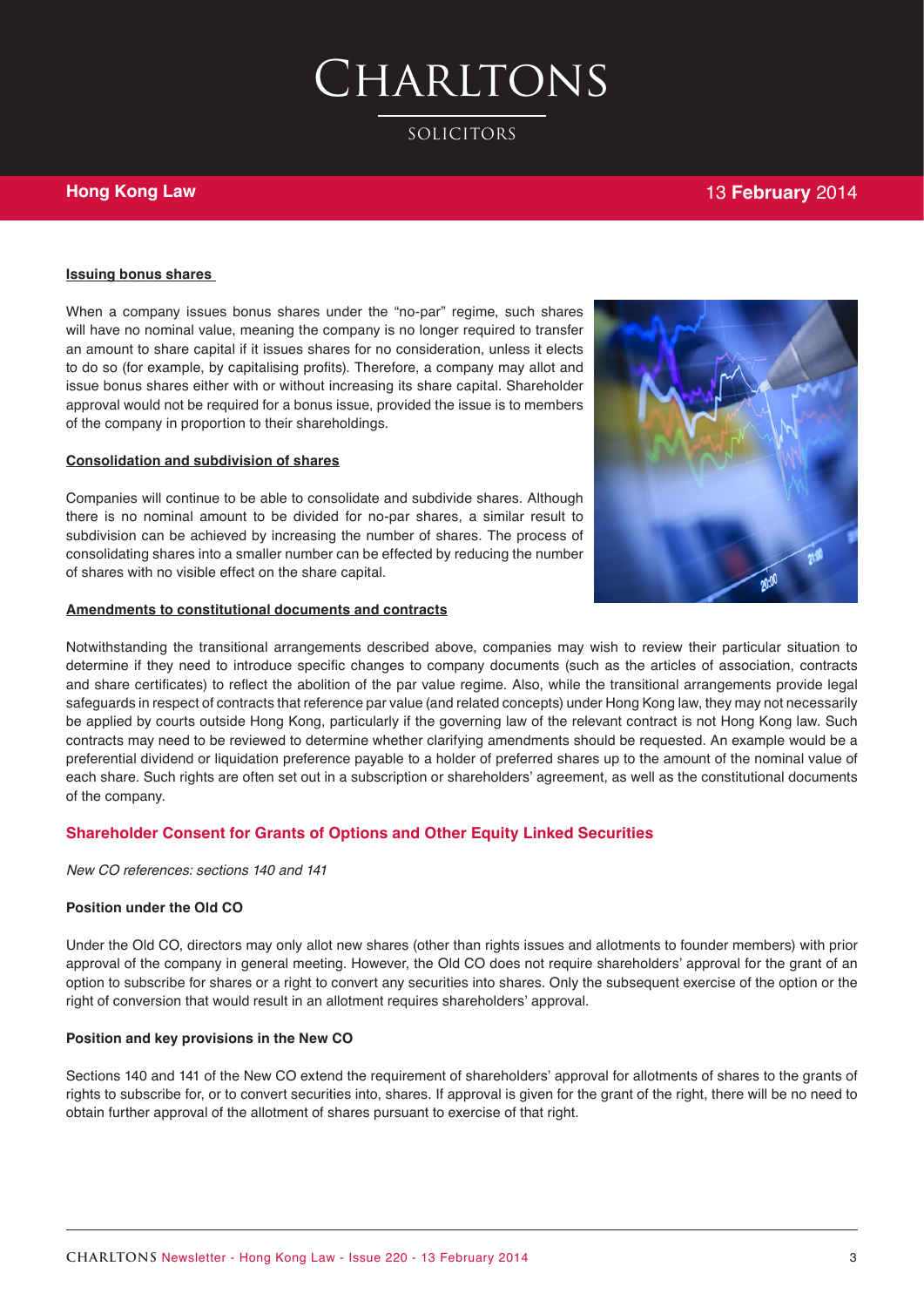SOLICITORS

#### **Hong Kong Law**

#### **Practical considerations and recommended steps**

It will be useful for both companies and rights holders to deal upfront with shareholder approval for the granting of the right, rather than dealing with the issue subsequently when the right is exercised, at a time when the shareholding structure may have changed and / or shareholder approval may not be forthcoming for a variety of reasons.

#### **Uniform Solvency Test for Share Capital Transactions**

*New CO references: sections 204 to 206*

#### **Position under the Old CO**

The Old CO established solvency tests for share buy-backs out of capital and financial assistance by an unlisted company for the purpose of acquiring its own shares (or the shares of its holding company). The solvency tests were based on cash flow, with minor differences between them. In particular, for buy-backs, the solvency statement has to be accompanied by an auditors' report.

#### **Key changes under the New CO**

The New CO establishes a uniform solvency test for buy-backs, financial assistance and reductions of capital. Under section 205 of the New CO, a company satisfies the solvency test in relation to a particular transaction if:

- **•** immediately after the transaction there will be no ground on which the company could be found to be unable to pay its debts; and
- **•** either:
	- ◊ if it is intended to commence the winding up of the company within 12 months after the date of the transaction, the company will be able to pay its debts in full within 12 months after the commencement of the winding up; or
	- ◊ in any other case, the company will be able to pay its debts as they become due during the period of 12 months immediately following the date of the transaction.

Section 206 further requires the directors of a company to make a "solvency statement" to the effect that the directors have formed the opinion that the company satisfies the solvency test in relation to a particular transaction. In forming his or her opinion, a director must inquire into the company's state of affairs and prospects and take into account contingent and prospective liabilities of the company. The solvency statement must be made and signed by all directors for buy-backs and reductions of capital, and made and signed by a majority of directors for financial assistance.

Under the New CO, there is no longer any requirement to attach an auditors' report to the solvency statement.

#### **Practical considerations and recommended steps**

The uniform solvency test changes described above will apply to activities carried out after the commencement date of the New CO. For activities started under the Old CO and in progress when the New CO commences, the Old CO provisions will continue to apply (sections 42 to 47 of Schedule 11 to the New CO).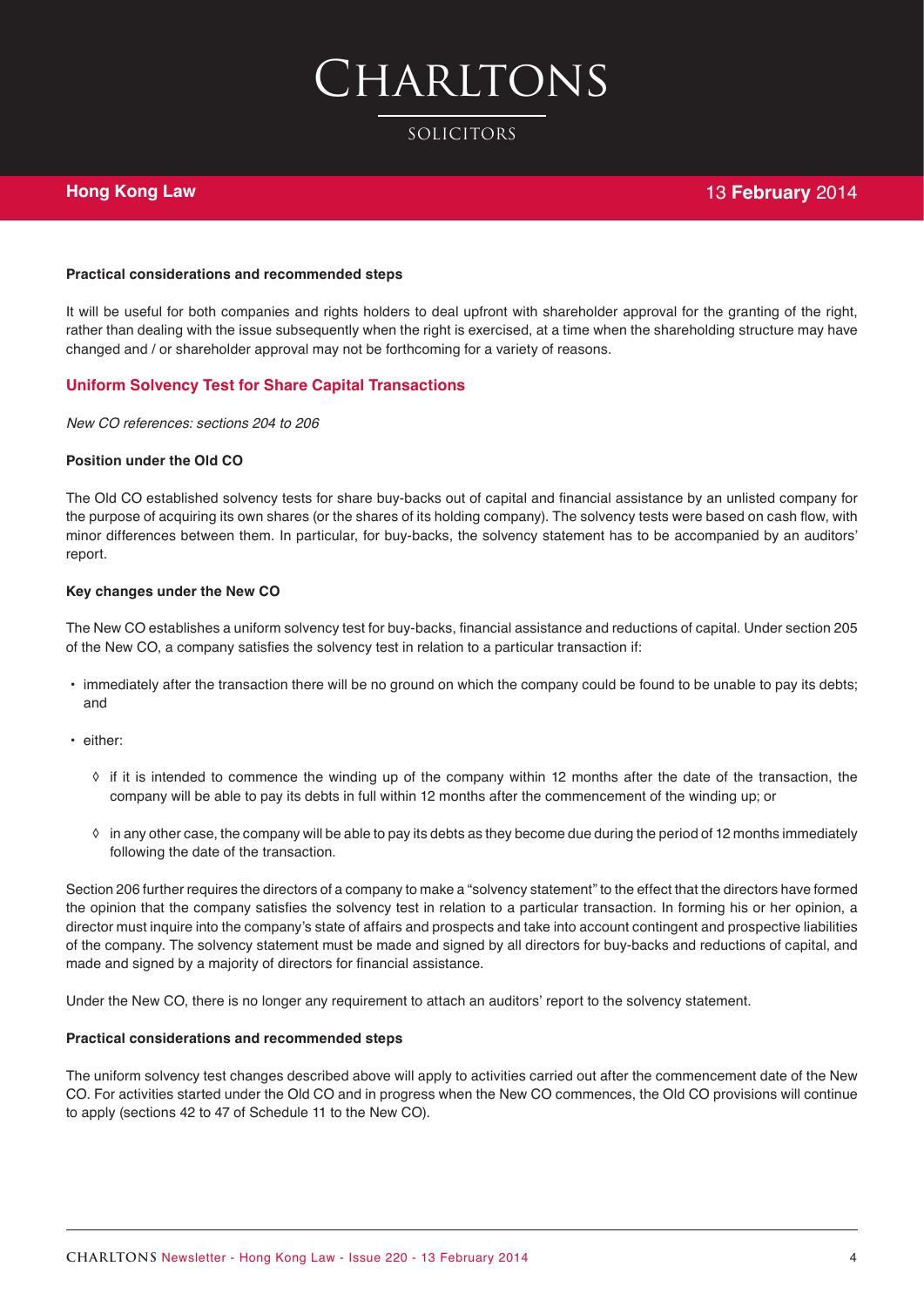SOLICITORS

#### **Financial Assistance**

*New CO references: sections 274 to 289*

#### **Position under the Old CO**

The Old CO prohibits a company and its subsidiaries from giving financial assistance for the purpose of acquiring shares in the company, subject to certain exceptions.

#### **Key changes under the New CO**

The New CO retains the definition of financial assistance in the Old CO. The New CO also substantially retains the exceptions to the prohibition in section 47C of the Old CO, such as the "principal purpose exception", distribution of the company's assets by way of dividend or on a winding up, allotments of bonus shares, and reductions of share capital, redemptions and buy-backs in accordance with the New CO. The New CO also retains the special restrictions for listed companies in section 47D of the Old CO, allowing financial assistance only if a listed company has net assets that are not reduced by the giving of the financial assistance or, to the extent such net assets are reduced, the assistance is made out of distributable profits.

#### **All types of companies allowed to provide financial assistance, subject to satisfaction of solvency test and certain procedures**

The main change under the New CO is to allow all types of companies (listed or unlisted) to provide financial assistance, subject to satisfaction of the solvency test and one of the following three procedures:

- **•** Procedure 1: financial assistance permitted if the assistance, and all other financial assistance previously given and not repaid, is in aggregate less than 5% of the shareholders' funds. The giving of the assistance must be supported by a solvency statement and a resolution of the directors in favour of giving the assistance.
- **•** Procedure 2: financial assistance permitted if it is approved by written resolution of all members of the company. The giving of the assistance must be supported by a solvency statement and a resolution of the directors in favour of giving the assistance.
- **•** Procedure 3: financial assistance permitted if approved by an ordinary resolution. The giving of the assistance must be supported by a solvency statement and the board must resolve that giving the assistance is in the interests of the company. The assistance may only be given not less than 28 days after the resolution is passed. Shareholders holding at least 5% of the total voting rights or members representing at least 5% of the total members of the company may, within the 28-day period, apply to the court to restrain the giving of the assistance.

In each case, the assistance must be given within 12 months after the solvency statement is made.



#### **Employee share schemes**

The New CO also relaxes the rules on giving of financial assistance for the purposes of employee share schemes. While the Old CO only allows financial assistance for the purchase or subscription of fully paid shares, section 280 of the New CO allows financial assistance for all types of employee share schemes if the assistance is given in good faith in the interest of the company for the purposes of an employee share scheme or the giving of the assistance is for the purposes of enabling or facilitating transactions to acquire the beneficial ownership of shares for the employees.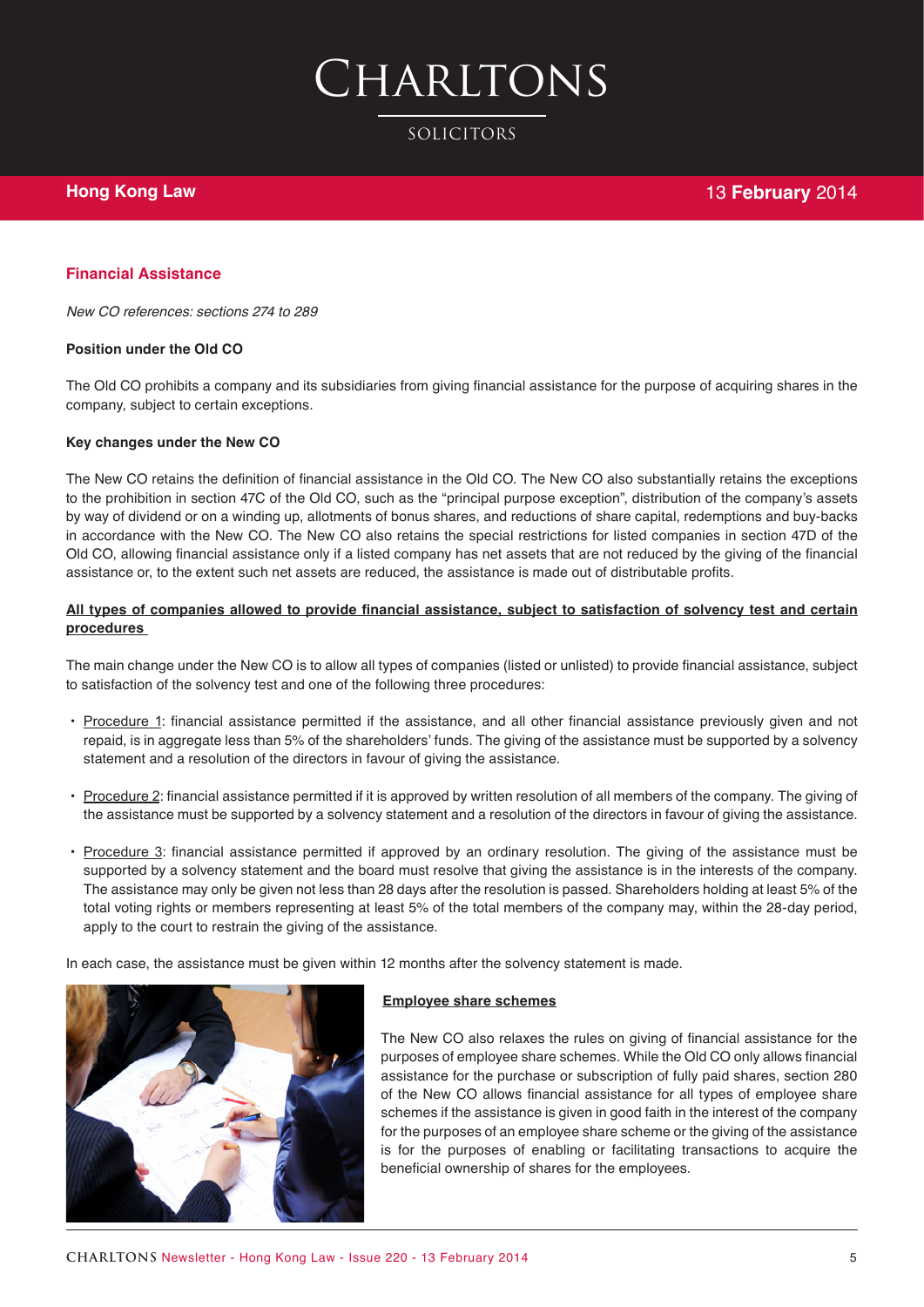## Charltons

#### SOLICITORS

#### **Hong Kong Law**

#### **Non-Hong Kong holding companies**

The New CO clarifies that a company is not prohibited from giving financial assistance for the purpose of an acquisition of shares in its holding company, if the holding company is incorporated outside Hong Kong.

However, there is no clarification that the giving of financial assistance by a non-Hong Kong subsidiary for the purpose of an acquisition of shares in its Hong Kong holding company is not prohibited. As the definition of "subsidiary" in the New CO is not limited to companies formed and registered under the New CO (referring instead to "body corporates"), the prudent view would be that non-Hong Kong subsidiaries are caught by the prohibition.

#### **Practical considerations and recommended steps**

The New CO will facilitate transactions involving financial assistance by abolishing the current complicated whitewash exemption procedure and replacing it with a choice of three approval mechanisms that can be used by both listed and non-listed companies.

Directors do not need to obtain an auditors' report or rely on audited accounts when making a solvency statement to support financial assistance in a particular case. However, directors are still expected to have reasonable grounds in forming their opinion as to the company's solvency. Directors must therefore make due enquiries as to the company's state of affairs and prospects before signing the solvency statement. In some cases, directors may decide that professional assistance (for example, from auditors or financial advisers) is needed. However, the additional expenses and delays in engaging third party advisers may not be appropriate in all cases. Third party advisers may not be in a better position than the directors in ascertaining the company's solvency, which involves forward-looking business judgments. In the resolutions approving the financial assistance, the board should clearly set out its bases for forming the opinion that the company satisfies the solvency test in relation to the particular transaction.

As with the changes relating to the new solvency test for all share capital transactions, the financial assistance changes will apply to activities carried out after the commencement date of the New CO. For activities started under the Old CO and in progress when the New CO commences, the Old CO provisions will continue to apply (section 46 of Schedule 11 to the New CO).

#### **Alternative Court-Free Procedure for Reduction of Capital Based On Solvency Test**

*New CO references: sections 215 to 225* 

#### **Position under the Old CO**

The Old CO only allows a reduction of share capital if approved by way of shareholders' special resolution and a court approves the reduction (although court approval is not required if the sole purpose of the reduction is to re-designate the nominal value of shares to a lower amount).

#### **Key changes under the New CO**

#### **Court-free procedure for capital reductions**

While retaining a court-sanctioned procedure for capital reductions, the New CO introduces an alternative court-free procedure based on a solvency test. The main features of the court-free procedure include the following:

- **•** all the directors need to sign the solvency statement in support of the proposed reduction;
- **•** the company needs to obtain shareholders' approval by way of special resolution;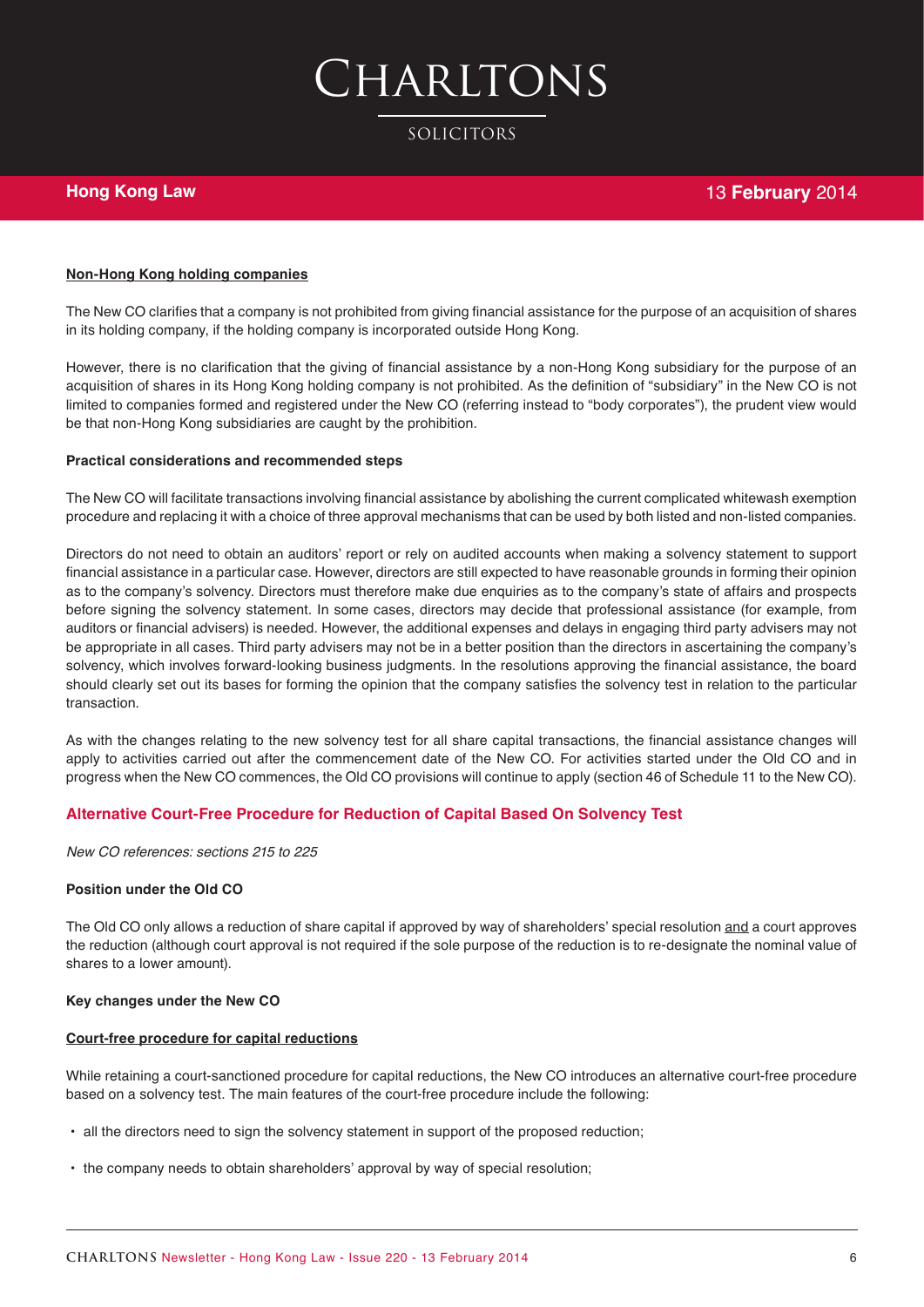#### SOLICITORS

#### **Hong Kong Law**

- **•** the company must publish notices in the Gazette and newspapers and must register the solvency statement with the Registrar; and
- **•** any creditor or non-approving shareholder may, within five weeks after the special resolution is passed, apply to the court for cancellation of the resolution.

#### **Treatment of reserves**

It is unclear under the Old CO whether reserves created arising from a reduction of share capital can be regarded as distributable reserves. Section 214 of the New CO clarifies that reserves arising from a reduction of share capital may be regarded as realised profits.

#### **Practical considerations and recommended steps**

The directors are expected to have reasonable grounds in forming their opinion as to the company's solvency. Directors must therefore make due enquiries as to the company's state of affairs and prospects before signing the solvency statement. In some cases, directors may decide that professional assistance (for example, from auditors or financial advisers) is needed.

#### **Allowing All Companies to Buy Back Shares Out Of Capital, Subject To Solvency Test**

*New CO references: sections 257 to 266*

#### **Position under the Old CO**

Under the Old CO, a company can generally only buy back its shares using distributable profits or using the proceeds of a fresh issue of shares. There is an exception for private companies, which may fund a buy-back by payment out of capital based on a solvency test.

#### **Key changes under the New CO**

Under the New CO, all companies are allowed to fund buy-backs out of capital, subject to a solvency requirement. Sections 258 to 266 retain most of the Old CO requirements and procedures applicable to buy-backs by a private company out of capital, and extend them to all companies.

The requirements and procedures are similar to the new court-free procedure for reduction of capital as set out above, and include the following key features:

- **•** all the directors need to sign the solvency statement in support of the proposed payment out of capital;
- **•** the company needs to obtain members' approval by a special resolution of disinterested shareholders passed within 15 days after the date of the solvency statement;
- **•** the company must publish notices in the Gazette and newspapers and must register the solvency statement with the Registrar;
- **•** any creditor or non-approving shareholder may, within five weeks after the special resolution is passed, apply to the court for cancellation of the resolution; and
- **•** the buy-back must be made no earlier than five weeks and no later than seven weeks after the special resolution is passed (subject to any court application by a creditor or dissenting shareholder).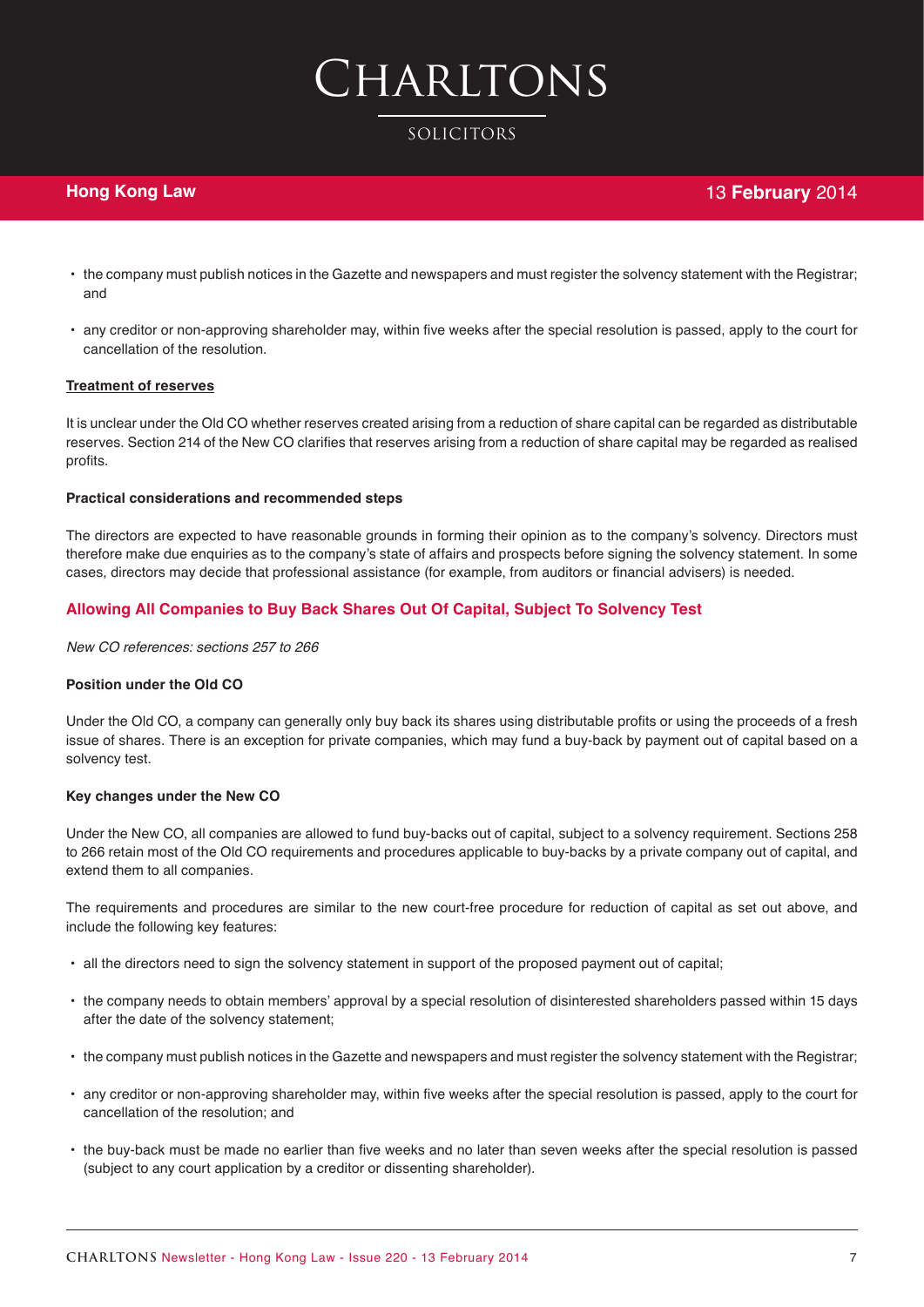SOLICITORS

#### **Hong Kong Law**

#### 13 **February** 2014

Section 257 of the New CO prohibits a listed company from making a payment out of capital in respect of a buy-back of its own shares on a recognised stock market or on an approved stock market.

#### **Practical considerations and recommended steps**

As noted above, the New CO removes the existing requirement for an auditors' report to be prepared when funding a buy-back out of capital. However, the directors are still expected to have reasonable grounds in forming their opinion as to the company's solvency. Directors must therefore make due enquiries as to the company's state of affairs and prospects before signing the solvency statement. In some cases, directors may decide that professional assistance (for example, from auditors or financial advisers) is needed.

#### **Refusal to Register Transfers of Shares or Debentures**

*New CO references: Section 151(3) and (4)* 

#### **Position under the Old CO**

The Old CO requires a company which refuses to register transfer of shares or debentures to send a notice of such refusal to the transferor and transferee within two months after the transfer was lodged with the company. However, there is no requirement for the notice to be accompanied by the reasons for the refusal.

#### **Position and key provisions in the New CO**

Sections 151(3) and (4) of the New CO require companies to give reasons explaining their refusal to register a transfer of shares upon request and within 28 days after receiving the request.

#### **Practical considerations and recommended steps**

Section 152 of the New CO retains the provisions of the Old CO that allow a transferee, where a company refuses to register a transfer of shares, to apply to the court to have the transfer registered by the company. A court may, if it is satisfied that the application is well founded, disallow the refusal and order that the transfer be registered forthwith by the company. Generally, however, courts have been reluctant to intervene in the exercise of directors' discretion without clear evidence of bad faith or an improper motive. The requirement to provide reasons for refusing to register a share transfer under the New CO will enhance transparency and help to ensure that directors only exercise their powers for proper purposes.



One area where a refusal to register a transfer of shares may be a significant issue is in the case of an equitable charge over shares, where the charged shares are not registered in the name of the security holder. Following enforcement, the board may refuse to register the transfer of shares into the name of the security holder or a third party purchaser. In such case, the requirement to explain the refusal under the New CO may assist the security holder (if it can be shown the refusal is motivated by bad faith). As an extra precaution, the security holder may insist at the outset that the articles of association are amended so as to remove the directors' discretion to refuse to register a transfer of shares following enforcement of the charge.